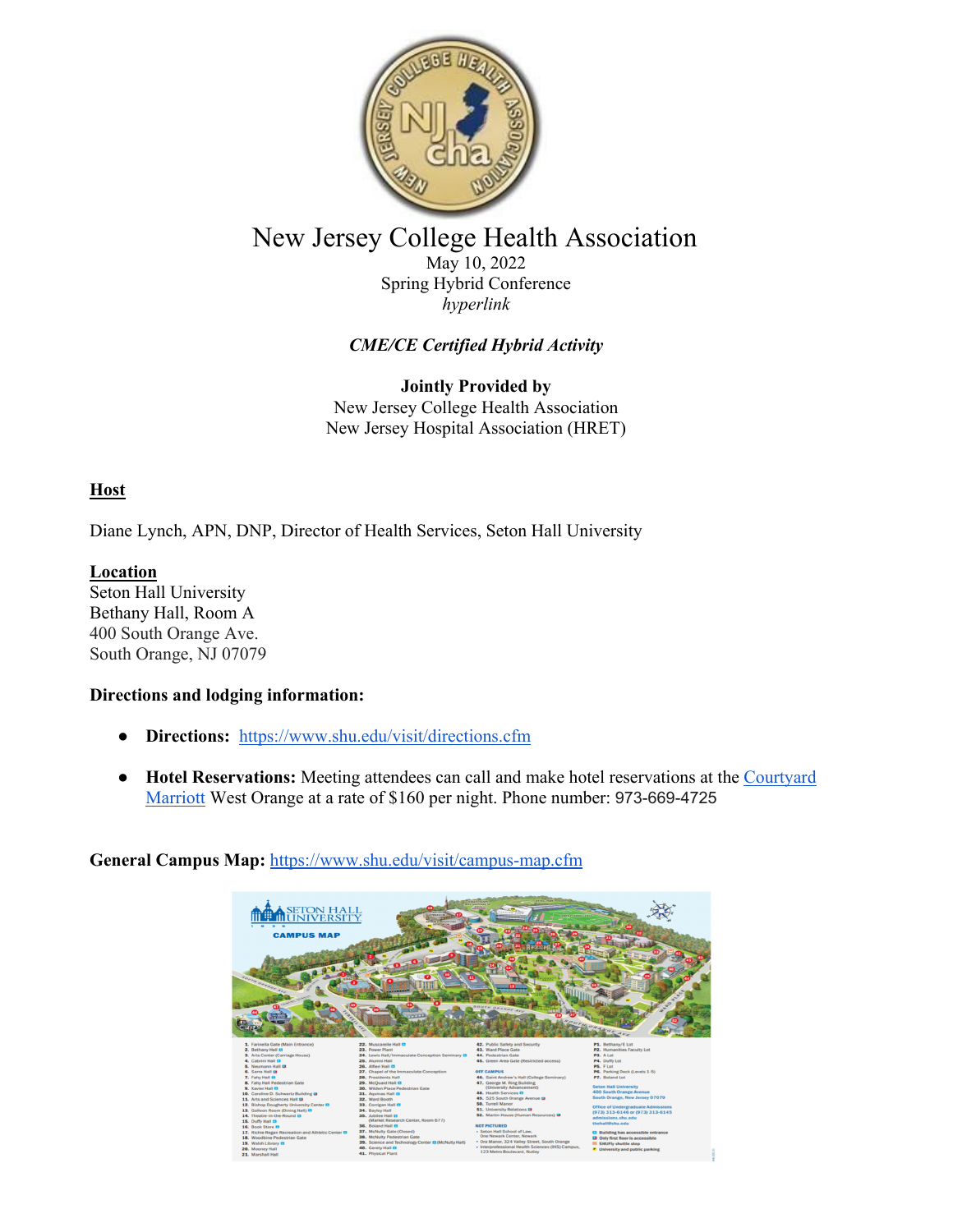#### **Activity Overview and Description**

- Diagnosing and treatment of common sports medicine injuries
- Concussion evaluation, treatment and utilization of the SCAT5
- The role of athletic trainers on a college campus

#### **Target Audience**

This educational activity will be of interest to Physicians, Registered Nurses and Advanced Practice Nurses.

#### **Learning Objectives**

Upon completion of this activity, participants should be better able to:

- 1. Differentiate between injuries that can be treated in the clinic and those that should be referred out for further evaluation.
- 2. Develop a better understanding of the SCAT5 and how to diagnosis and treat a concussion
- 3. To be able to outline the role of an athletic trainer

## **Accreditation**

## **New Jersey State Nurses Association Accreditation Statement**

NJHA-HRET is an approved provider of continuing nursing education by the New Jersey State Nurses Association, an accredited provider by the American Nurses Credentialing Center's Commission on Accreditation. Provisional Provider Number P131-3/2022.

This activity awards 2.0 nursing contact hours.

The planning committee, presenters, facility, authors and content reviewers have no conflicts of interests to disclose. Disclosure forms are required and reviewed for any issues. Speakers are required to present balanced and unbiased presentations. The presentation content has been reviewed and any bias has been eliminated.

Accreditation status does not imply endorsement by NJHA-HRET, NJSNA, ANCC Commission on Accreditation of any commercial products displayed with this program.

#### **Medical Society of New Jersey Accreditation**

NJHA-HRET is accredited by the Medical Society of New Jersey to provide continuing education for physicians. NJHRET designates live web-based activity for a maximum of 2.0 AMA PRA Category 2 Credit TM. Physicians should claim only the credits commensurate with the extent of their participation in the activity.

## **Method of Participation**

In order to meet the learning objectives and receive continuing education credits, participants are expected to sign on at the beginning of the program and complete a survey at the completion of the program.

## **Activity Director/Committee**

Scott Woodside, MSN, MBA, RN, President, NJCHA Joseph Henson APN, Vice President, NJCHA Joan Galbraith, APN, Recording Secretary, NJCHA Kyle Weisholtz, DNP, APN, Corresponding Secretary, NJCHA Barbara Ackerson, RN-BC, Treasurer, NJCHA Theresa Lord-Stout, RN, MSN, APN - Moderator, NJCHA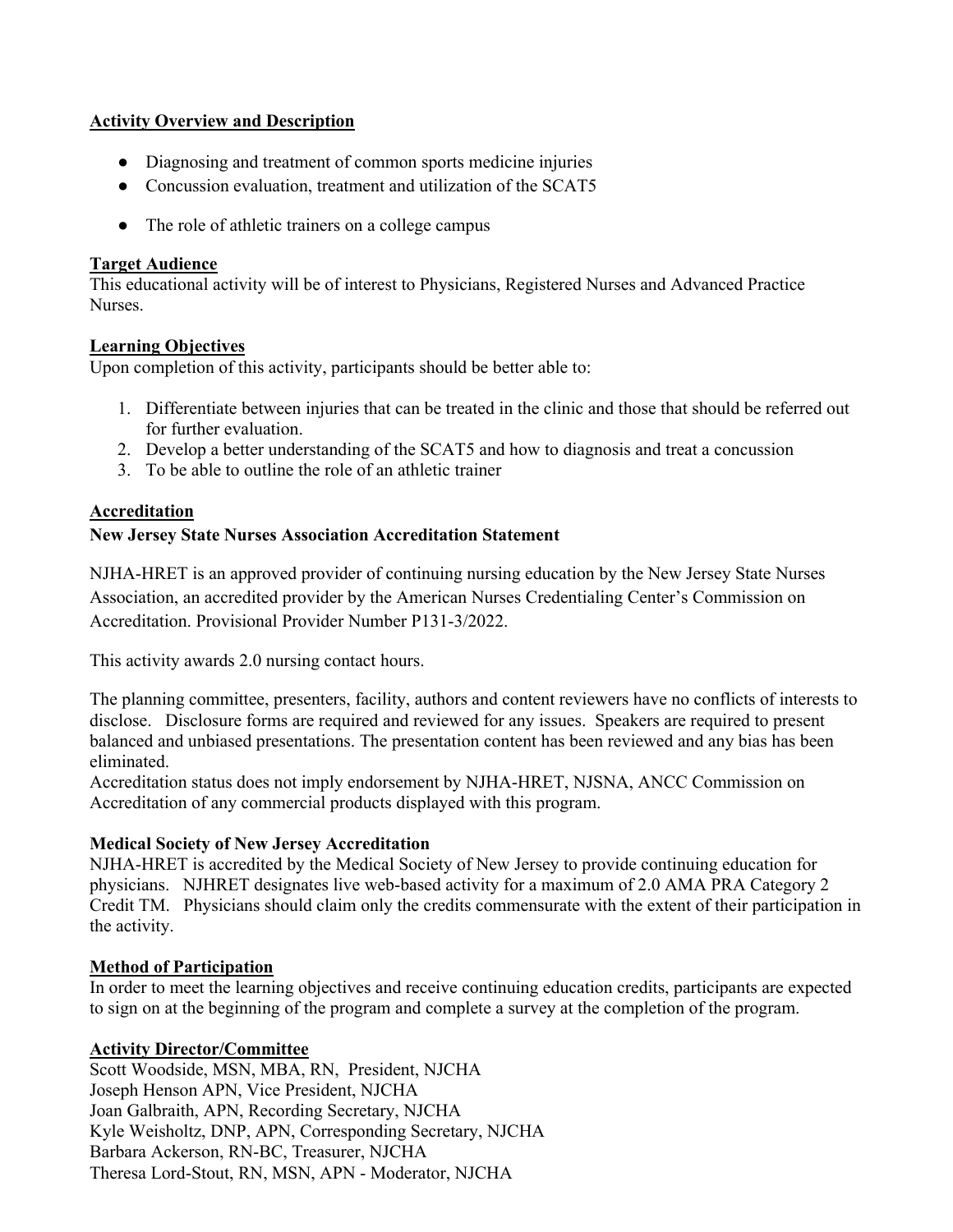#### Janice Vermeychuk, APN, Committee Member, NJCHA

#### **Guest Speakers**

#### **Family and Sports Medicine Institute of New Jersey Melissa Mascaro, MD., CAQSM**  33 Upper Overlook Road, Ste 305 Summit, New Jersey 07901

**Family and Sports Medicine Institute of New Jersey Maria Janakos, MD**  33 Upper Overlook Road, Ste 305 Summit, New Jersey 07901

#### **Agenda**

| <b>Time</b>            | <b>Topic</b>                                                                                       |
|------------------------|----------------------------------------------------------------------------------------------------|
| $8:30-9:00$ am         | Registration                                                                                       |
| 9:00am-9:30am          | <b>Open Forum</b>                                                                                  |
| 9:30am-10:30am         | Diagnosing and treatment of common sports medicine injuries<br>Presenter: Melissa Mascaro, MD      |
| 10:30am-11:30pm        | Concussion evaluation, treatment and utilization of the SCAT5                                      |
|                        | Presenter: Maria Janakos, MD                                                                       |
|                        | 11:30am-12:00pm The role of an athletic trainer on a college campus<br>Presenter: Athletic trainer |
| $11:30$ pm- $12:30$ pm | <b>Lunch Break</b>                                                                                 |
| $12:30$ pm $-2:30$ pm  | <b>Business meeting</b>                                                                            |

#### **Peer Review**

In order to help ensure content objectivity, independence, and fair balance, and to ensure that the content is aligned with the interest of the public, NJHA has resolved all potential and real conflicts of interest through content review by non-conflicted, qualified reviewers. This activity was peer-reviewed for relevance, accuracy of content, and balance of presentation by NJHA.

#### **Disclosure Declarations**

In accordance with the disclosure policies of NJHA and to conform with Joint Accreditation requirements and FDA guidelines, individuals in a position to control the content of this educational activity are required to disclose to the activity participants: 1) the existence of any relevant financial relationship with any entity producing, marketing, re-selling, or distributing health care goods or services consumed by, or used on,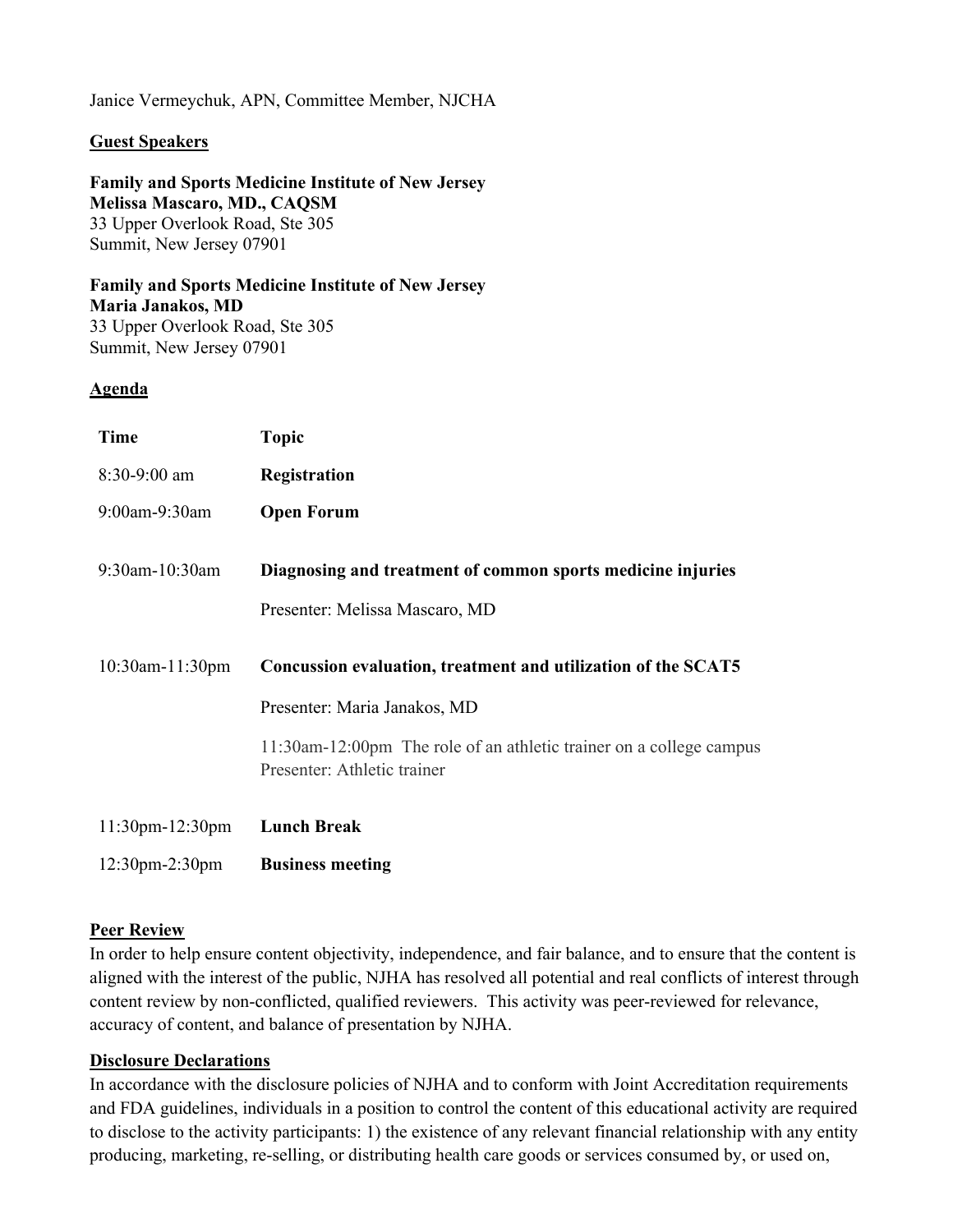patients, with the exemption of non-profit or government organizations and non-health care related companies, within the past 12 months; and 2) the identification of a commercial product/device that is unlabeled for use or an investigational use of a product/device not yet approved.

## **Faculty**

The following faculty have no relevant financial relations to disclose. Melissa Mascaro, MD., CAQSM Maria Janakos, MD

## **CME/CE Content Peer Reviewers**

NJHA

### **Off-Label/Investigational Use**

This activity does not contain information on commercial products/devices that are unlabeled for use or investigational uses of products not yet approved.

#### **Disclaimer**

The views expressed in this activity are those of the faculty.